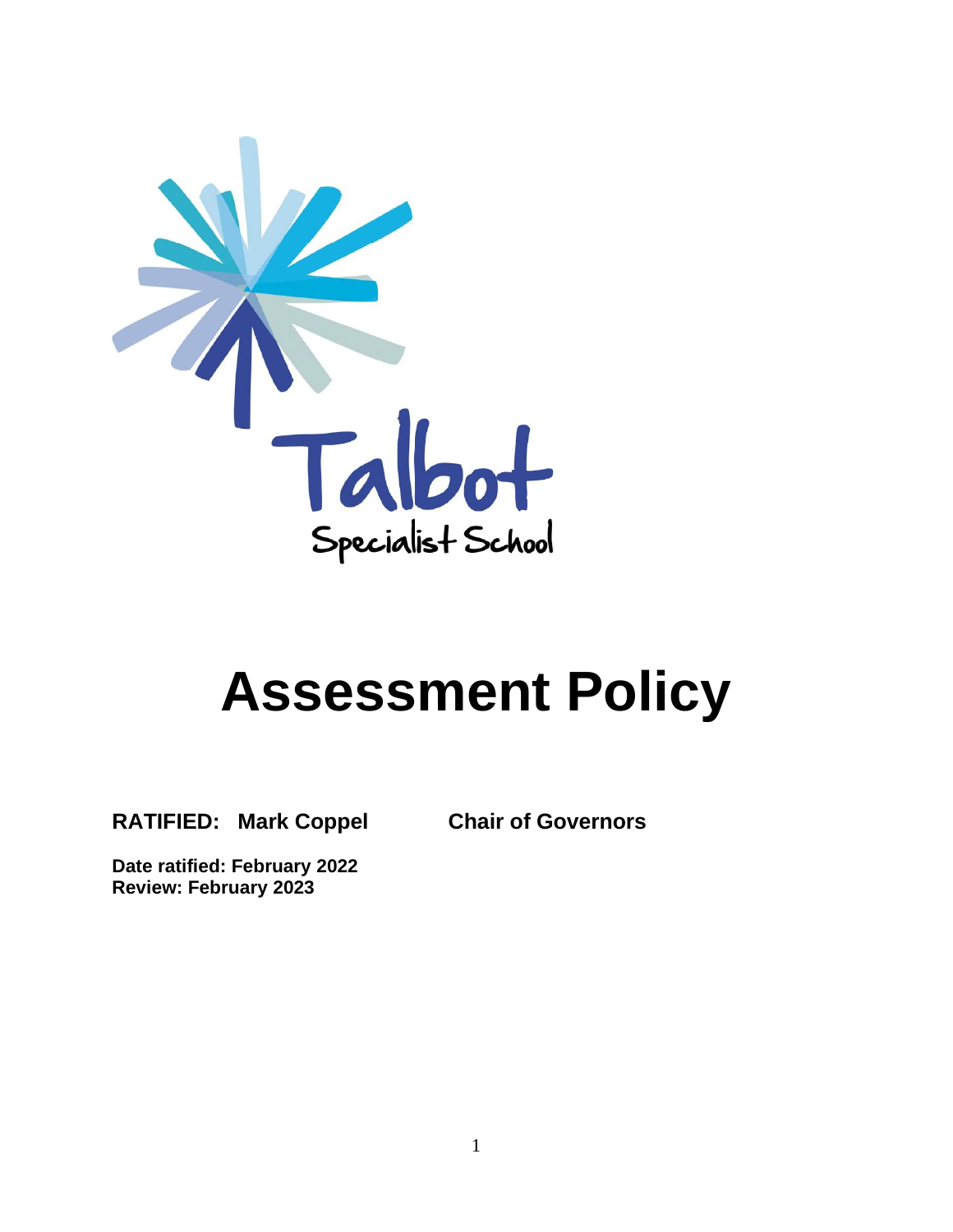# **Talbot Specialist School**

# **Assessment Policy**

### **Mission Statement**

In the Talbot learning community young people are educated to become valued, resilient and fulfilled members of their community and equipped to reach their potential.

#### **Introduction**

At Talbot Specialist School our aim is to enable all our students to experience and participate in learning and teaching which will equip them for their future lives as adults and support each student in reaching their full potential. Central to this is the delivery of a curriculum which is innovative, flexible, person centered and relevant to the challenges and opportunities which our students will encounter as they leave school. Our curriculum is delivered in 3 distinct pathways according to learning need (See Curriculum Statement). Our assessment system reflects the pathways with approaches which are designed to assess the learning which is taking place.

This Assessment policy considers the diverse learning needs and cultural diversity of each of our pupils and builds on the strengths, aspirations and individuality which they bring to our school community.

## **Aims of the school**:

• Valuing all members of the learning community and recognising their individuality, diversity and strengths

• Developing and continuously assessing an aspirational and personalised curriculum which challenges and inspires learners

• Recognising and responding to the needs of each and every student with innovation and creativity

• Providing opportunities and high-quality professional development to build on the school's continued success

• Being creative and responsive in supporting our students and their parents in preparation for adulthood and life after Talbot

- Celebrating achievement at every opportunity to value the diversity of our learners
- Having excellent and aspirational leadership at all levels
- Being outward facing and building on our reputation for excellence
- Creating a supportive environment that nurtures wellbeing across the community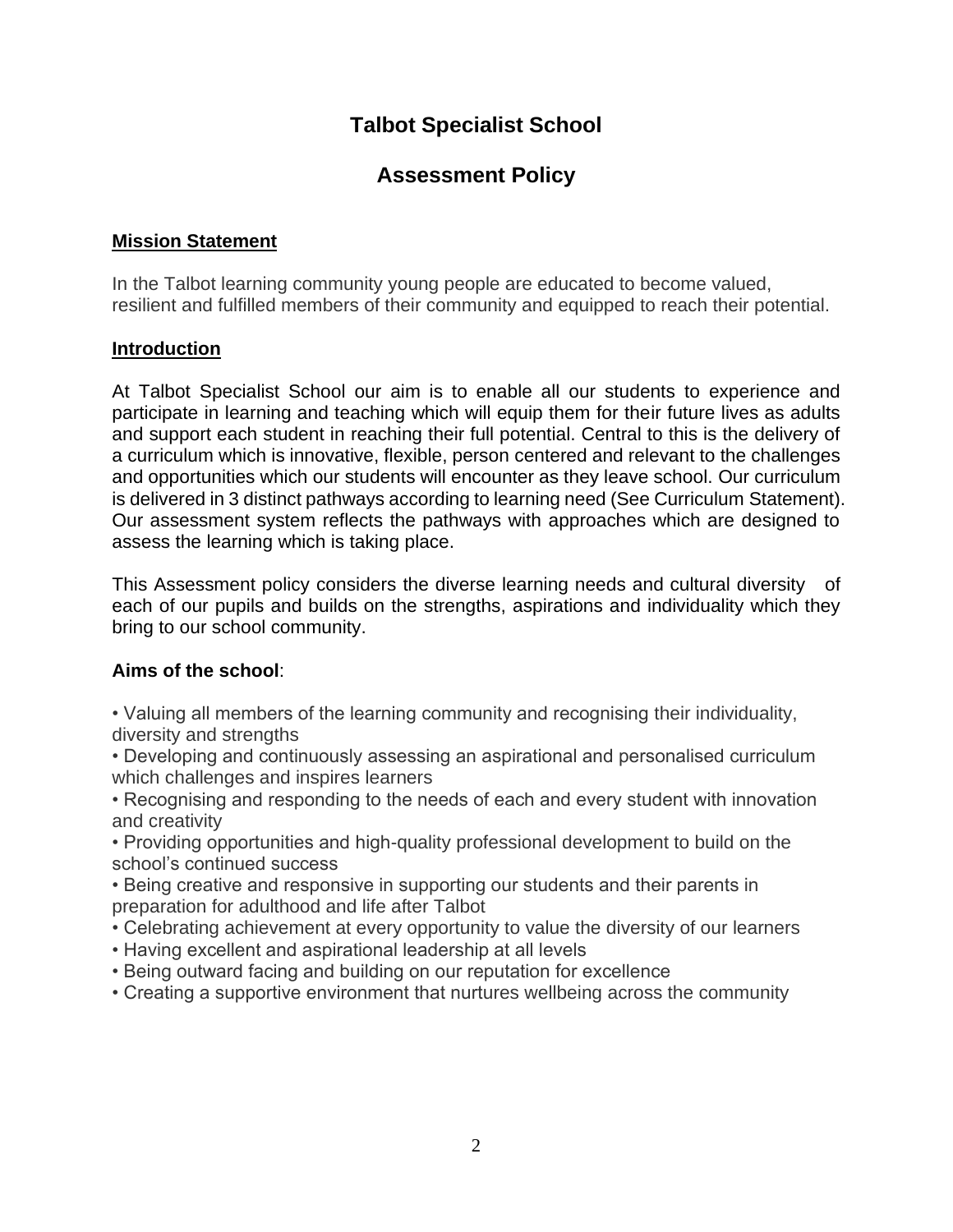### **Aims of Assessment**

- To involve students in their learning by ensuring they understand what they are learning and where they are in their learning.
- To involve students in their learning by providing opportunities for peer and selfassessment.
- To raise aspirations of students, teachers and parents and carers.
- To show our students that their work is valued and to celebrate their achievements.
- To set challenging targets which enable students to make outstanding progress in their learning.
- To identify areas of strength and difficulty to inform the next steps in learning.
- To inform personalisation of learning through differentiation.
- To identify any barriers to learning and the support/intervention needed to overcome them.
- To provide information to improve teaching and learning by informing progression in planning and curriculum delivery.
- To measure and analyse the impact of curriculum developments, interventions and support upon student progress.
- To inform all stakeholders about student progress and achievement.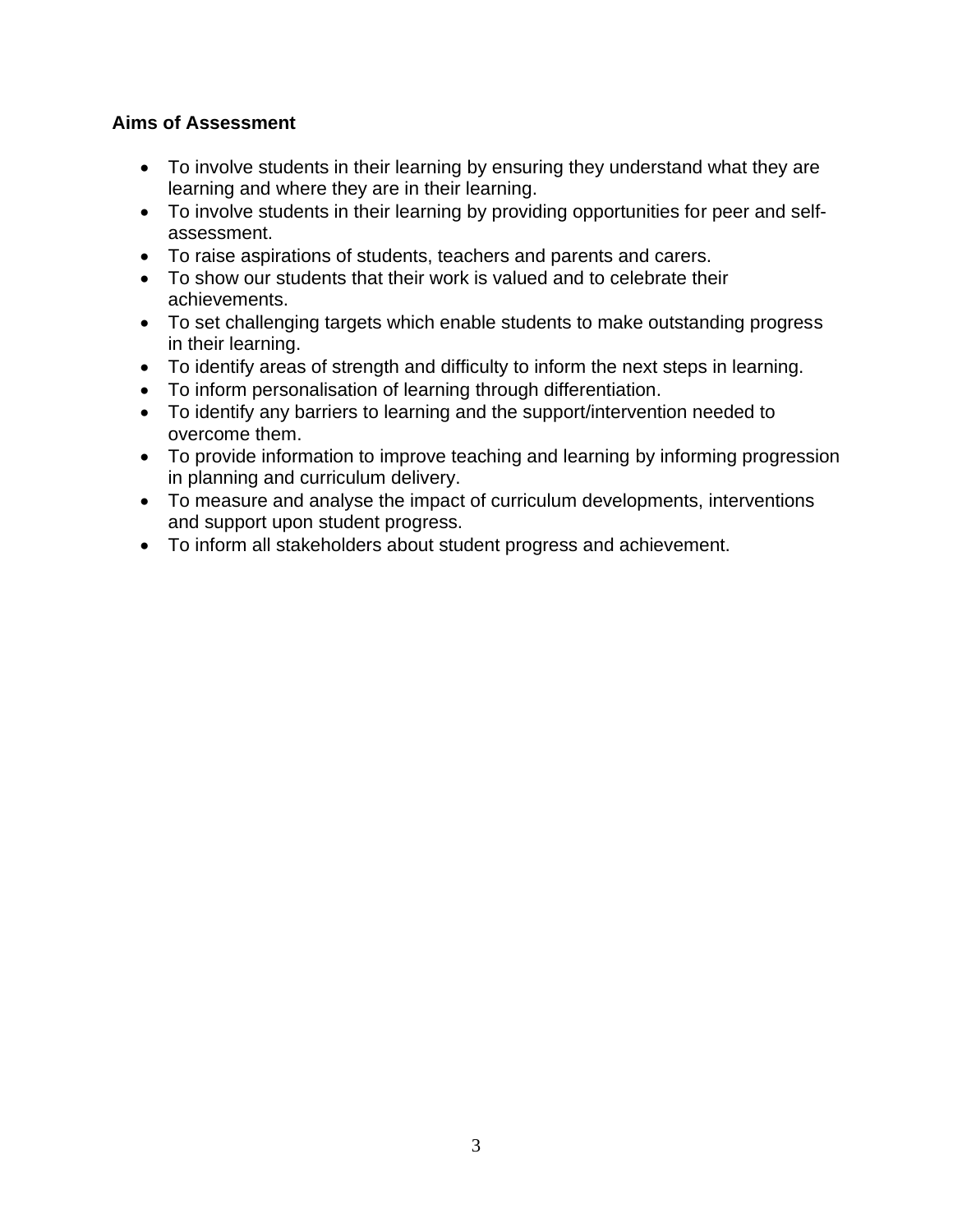# **Assessment for Learning Process (Formative assessment)**

# Plan

Assessment informs next steps



# Review

Reflect on lesson plans, learning records, self and peer assessments

Moderation with colleagues

# Do

Share learning objectives in a meaningful format Record learning (EFL, students work, teacher checklists) Pupil self assessment Peer assessment

Feedback and marking

#### **A range of the strategies listed in the diagram above are used, based on individual student learning need.**

Assessment is used in the classroom to raise student achievement. Students will make the most progress if they understand the aim of the learning, where they are in relation to this aim and what they need to do to achieve this aim.

The format of the assessment for learning strategies depends upon the learning needs and learning levels of the individual students. The emphasis is upon meaningful and relevant strategies which enable each student to make progress.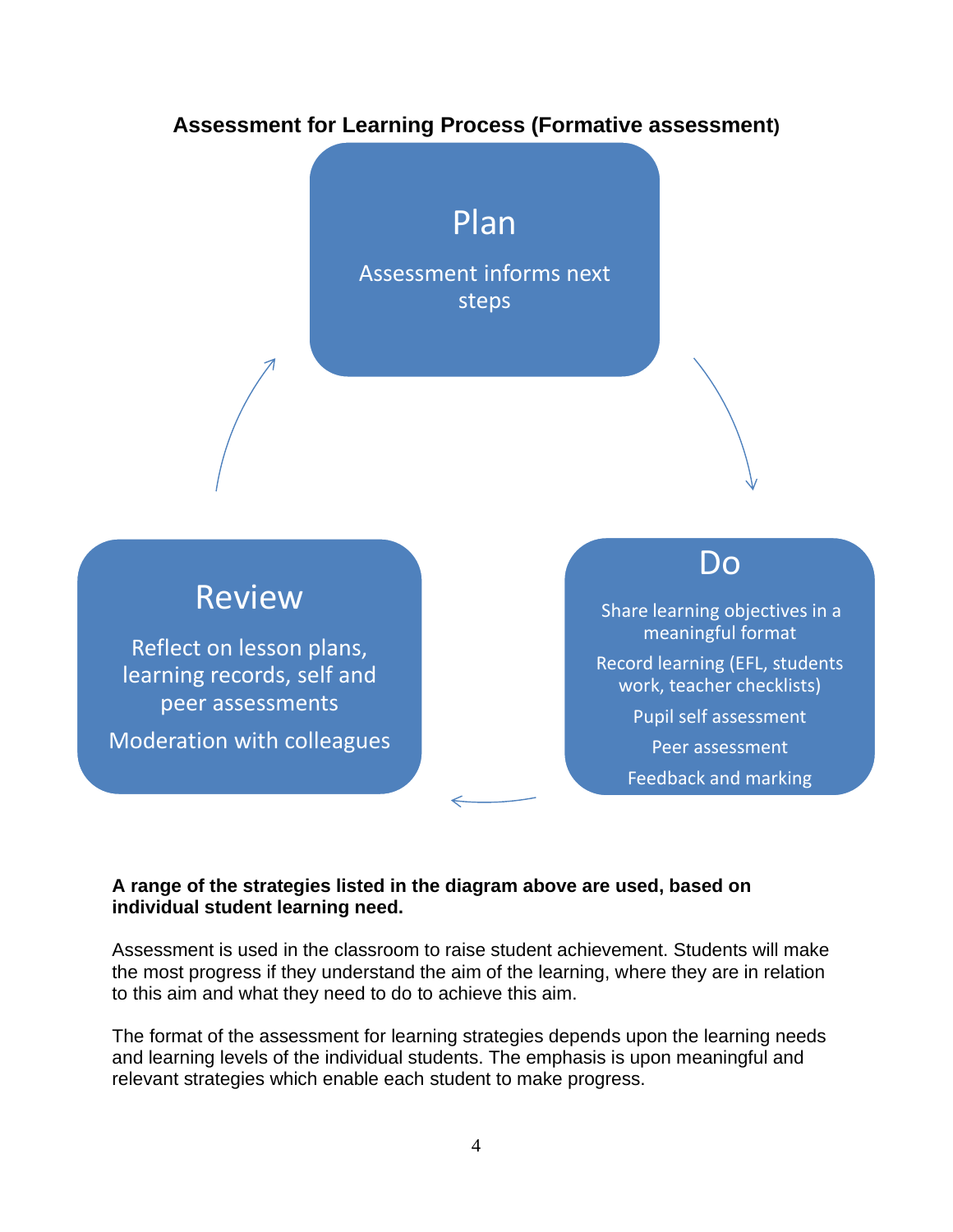Staff develop high quality, trusting relationships with our students and this is a vital factor in determining the effectiveness of feedback. The staff know the students well and are skilled in identifying motivating and engaging ways of presenting information and responding to students' learning.

# **Students Following Pathway 1 (informal curriculum)**

*Teachers use objects and actions to communicate to students that a specific type of learning/interaction is about to happen or is happening.*



# **Students Following Pathway 1/2**

*Teachers use objects and visuals to promote autonomy of students. Students begin to understand some of the elements of good learning and a simple set of criteria to assess and celebrate achievements.*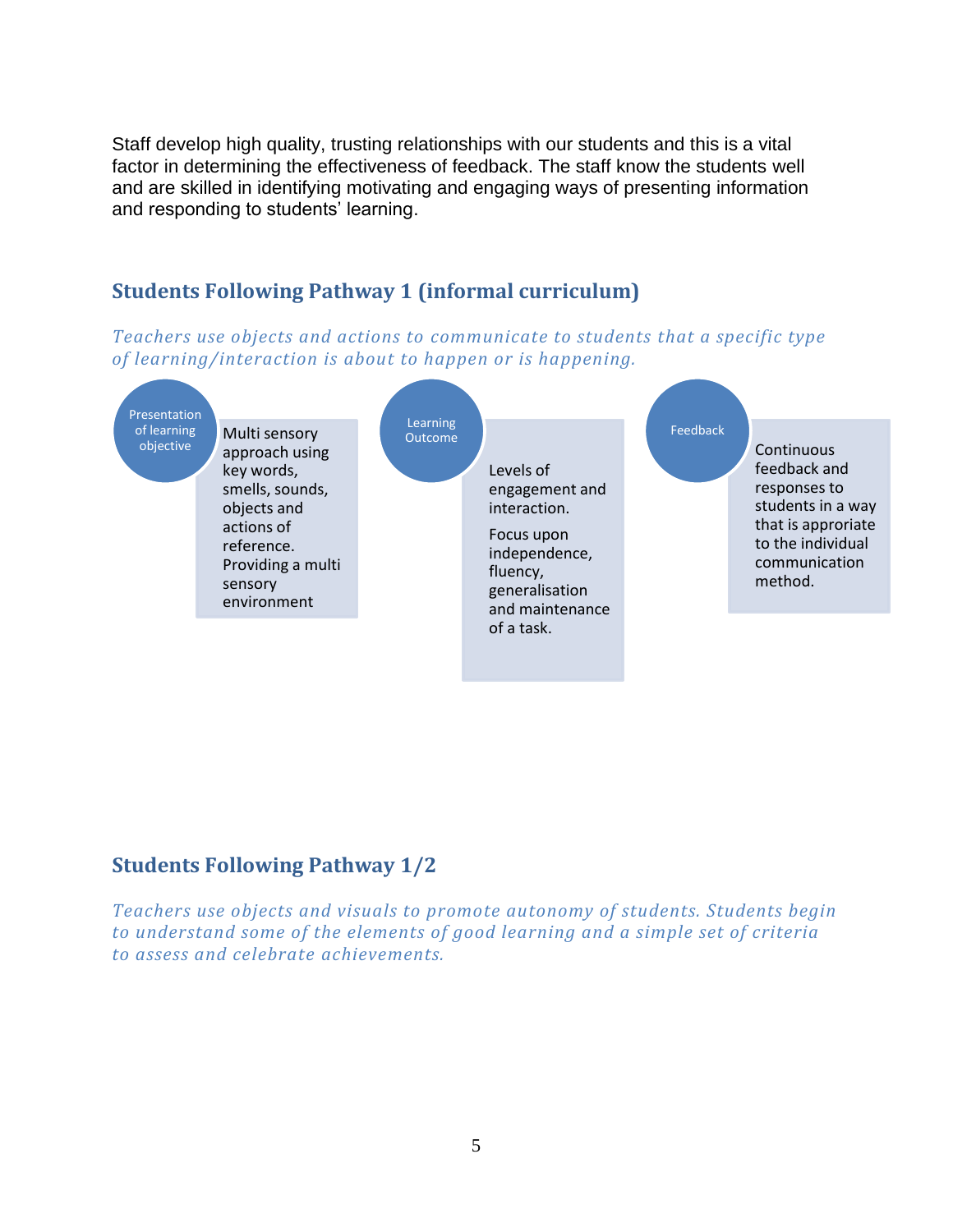

# **Students Following Pathway 2 (semi-formal curriculum)**

*Teachers use the written word and key symbols to reflect and support students to understand their learning and to develop some autonomy. Students begin to use symbols to represent good learning.*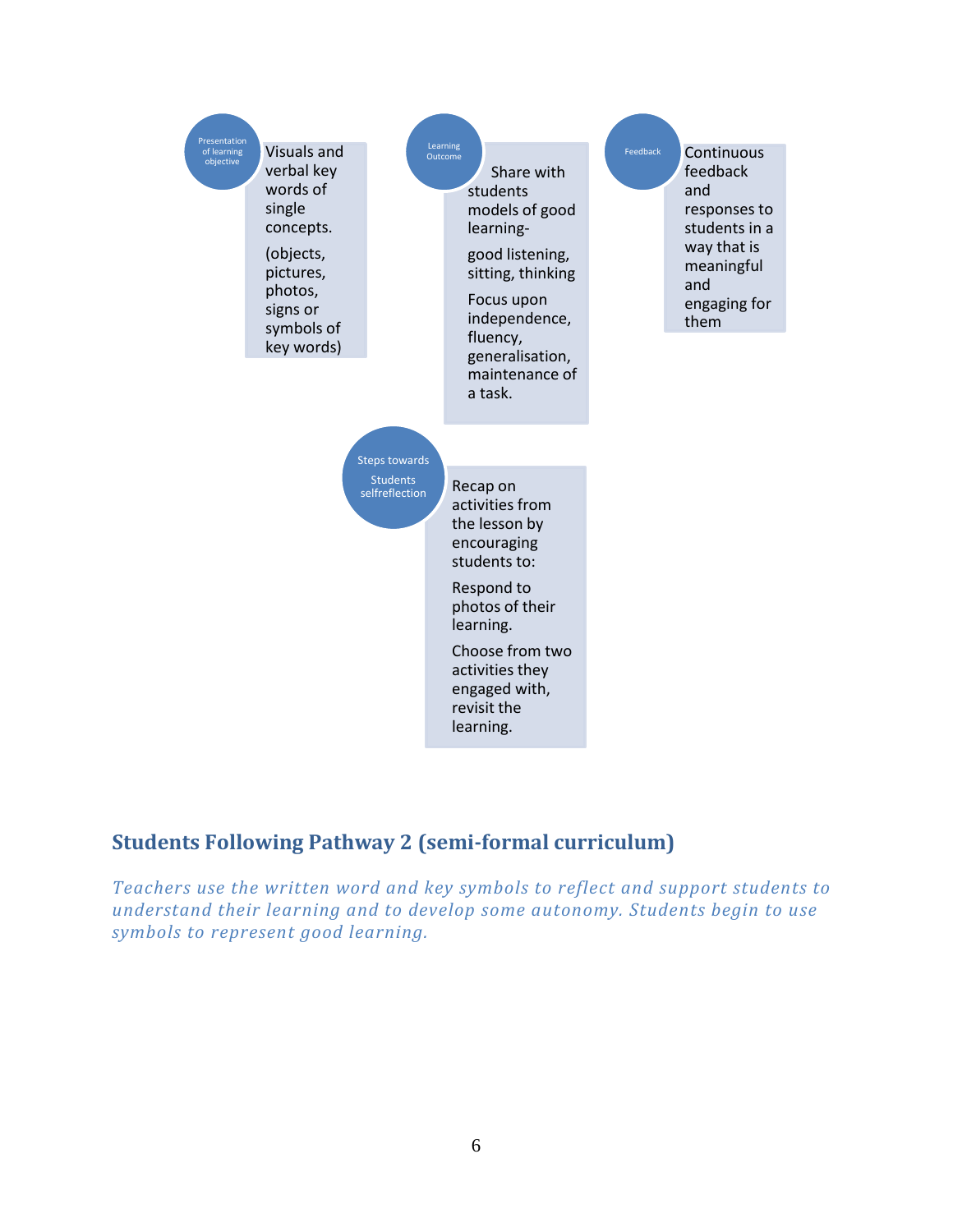Presentation of learning<br>objective

Visual and written - words supported by symbols and pictures

Learning Outcome

Students can recall key words/ point to pictures related to the learning objective with prompting

#### Feedback

Verbal feedback to guide learning. Use thumbs up/help sign and/or cards.

**Steps** towards **Students** selfreflection

Recap on activities from the lesson by encouraging students to:

Respond to photos of their learning.

Choose from two activities they engaged with, revisit the learning.

Recording

Students respond to photos of their learning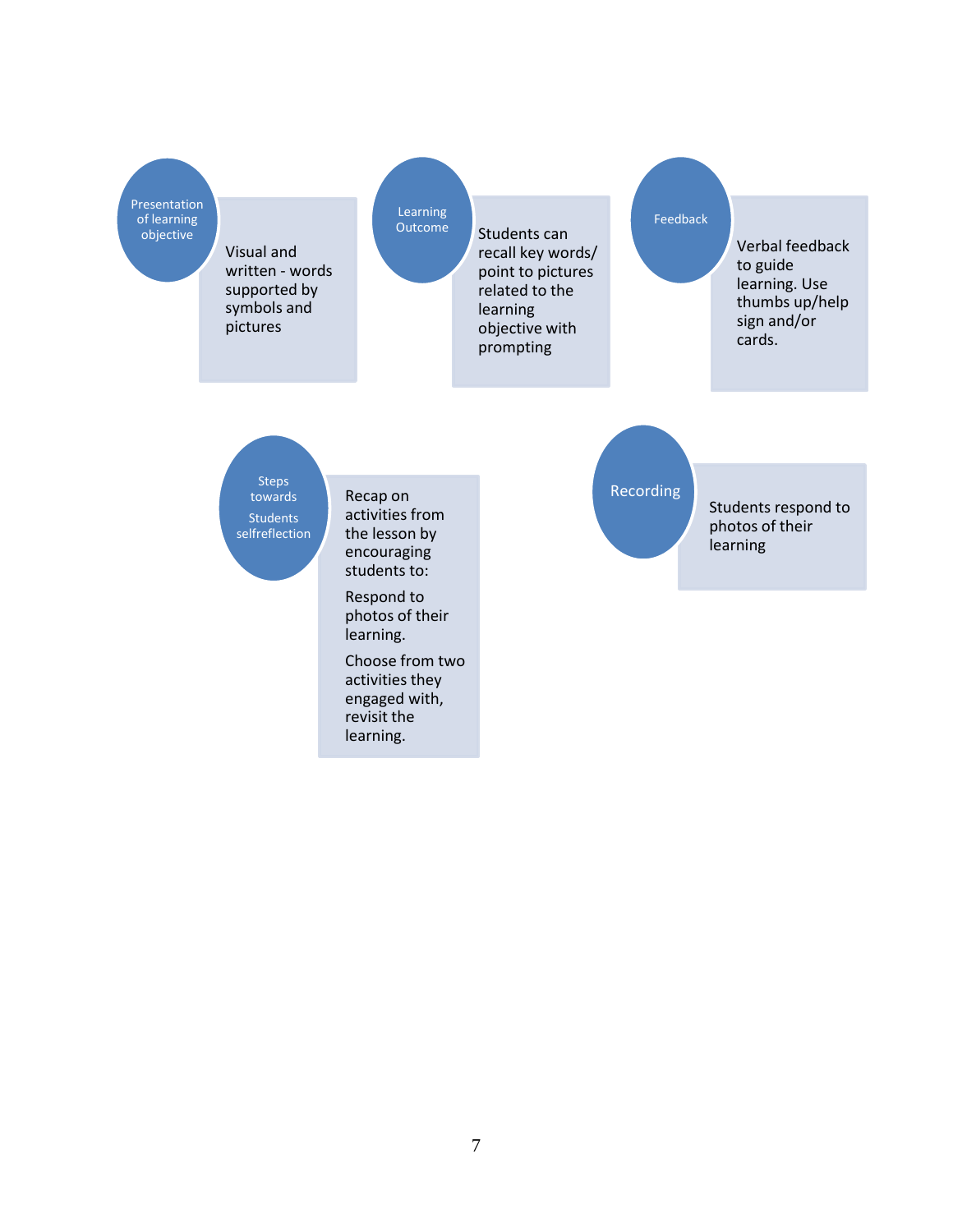# **Students Following Pathway 3 (formal curriculum)**

*Teachers share learning objectives in written form with key symbols. Students can follow steps to learning to develop autonomy. They begin to reflect with growing independence on how they achieved using supportive materials. Teachers model how to unpick a process.*

#### Presentation of learning objective

• Written, augmented with symbols as necessary on the board and on individual work books.

Learning outcomes

- Students state what they are learning
- Students begin to be aware of steps in learning
- Small learning steps may be presented on work

#### Feedback

- Verbal feedback during learning activity.
- Visual feedback during activity or plenary using thumbs up/help
- Written marking with the student using a green pen

#### Self evaluation

- As approriate students will:
- Students will indicate whether they met their learning objective
- Students tick with purple pen when they have achieved a step

# **Marking**

Effective marking is an essential part of the education process. At its heart, it is an interaction between teacher and pupil: a way of acknowledging pupils' work, checking the outcomes and making decisions about what teachers and pupils need to do next, with the primary aim of driving pupil progress. This can often be achieved without extensive written dialogue or comments.

#### *Effective marking is:*

1. **Meaningful:** Marking varies by group, subject and what works best for the pupil and teacher in relation to any particular piece of work. Teachers are encouraged to adjust their approach as necessary and trusted to incorporate the outcomes into subsequent planning and teaching.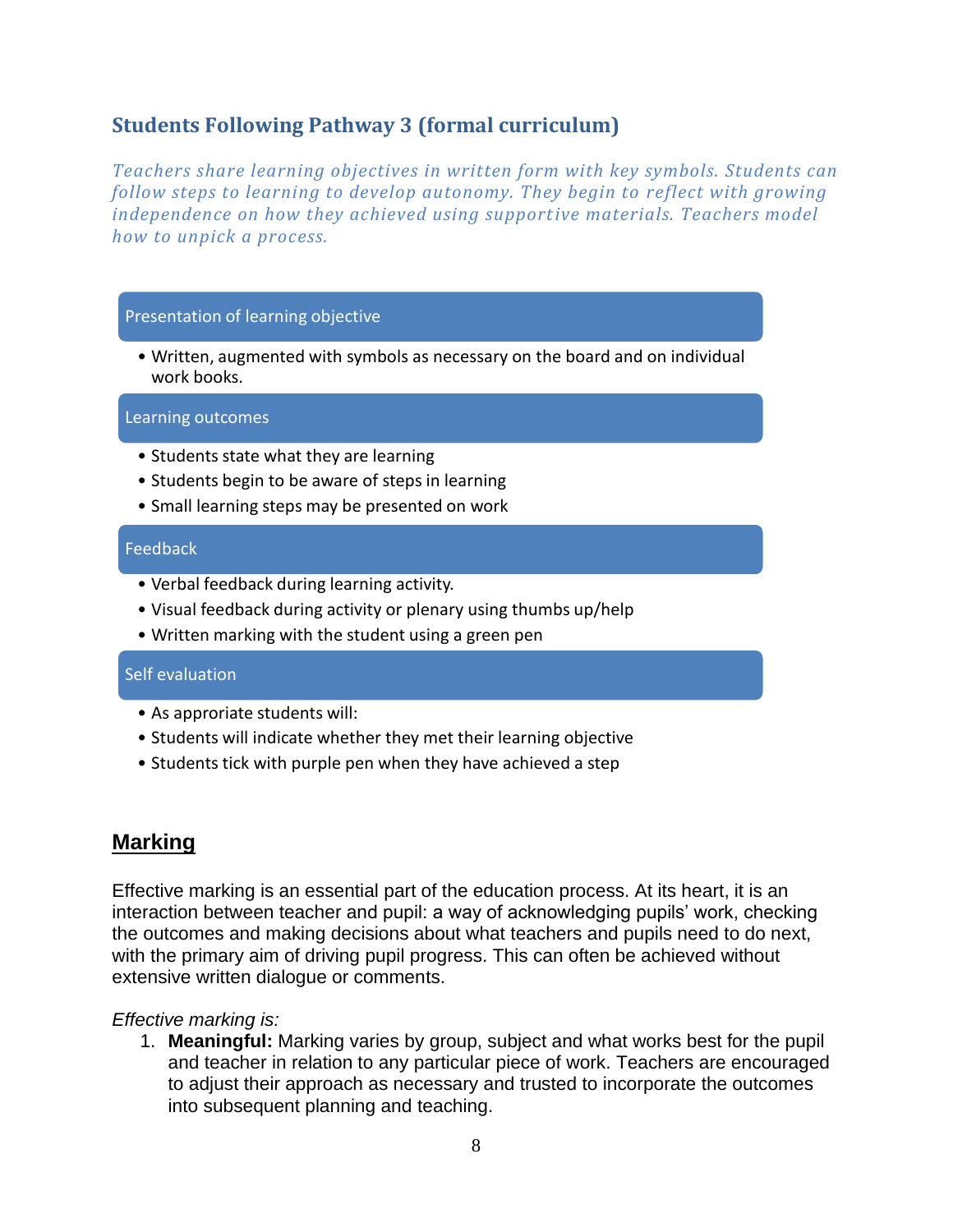- 2. **Manageable:** Marking practice is proportionate and considers the frequency and complexity of written feedback, as well as the cost and time-effectiveness of marking in relation to the overall workload of teachers.
- **3. Motivating:** Marking should help students to progress. This does not mean always writing in-depth comments or being universally positive: sometimes short, challenging comments or oral feedback are more effective.

# **Marking guidelines**

- All work is marked for students working within Pathway 3 (formal curriculum).
- Teacher/TA marking is with a green pen.
- This marking takes place with them wherever possible and focuses upon their success against the learning objective and any improvements needed. It may also relate to an individual learning intention.
- This can be a written record of verbal feedback and students are given the opportunity to respond and this can be recorded.
- Next steps are clearly identified.
- The language/communication strategies we use in marking are clear and students have the opportunity to self-evaluate following verbal and written feedback.
- This may be in the form of a tick against success criteria or a written comment. Student feedback will be completed using a purple pen.

# **Summative Assessment**

## **Pathway 1 & 2 (Informal and semi-formal curriculum)**

Students are assessed using MAPP (Mapping and Assessing Personal Progress). This assessment shows detailed and lateral progress towards Learning Intentions related to students EHCP's and to the changing needs of the individual student. It assesses the development of four aspects of skill using a ten-point scale.

The aspects are:

- Independence
- Fluency
- Maintenance
- Generalisation.

These aspects are not hierarchical and progress in each area will be individual to students and their particular Learning Intentions. Students are set 4 Learning Intentions, twice a year in the Autumn and Spring Term. These are evaluated in the Spring and Summer Term. Progress updates are required between the MAPP baseline and the final evaluation in order to monitor student progress.